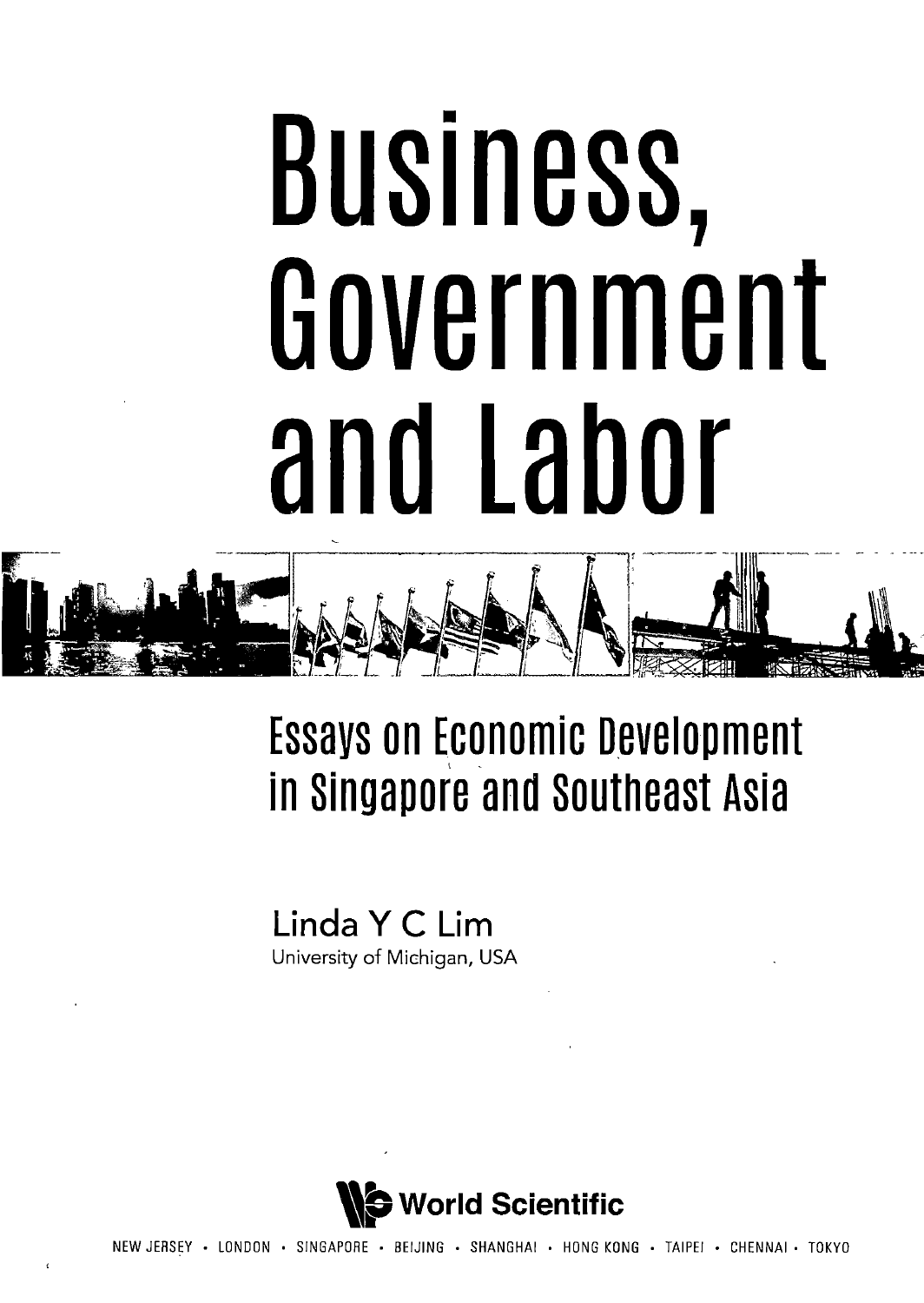## **CONTENTS**

 $\epsilon$ 

l,

 $\ddot{\phantom{0}}$ 

| Preface and Acknowledgements                            |                                                                                                                                             | V            |
|---------------------------------------------------------|---------------------------------------------------------------------------------------------------------------------------------------------|--------------|
|                                                         | Introduction                                                                                                                                | ix           |
|                                                         | <b>Singapore's Economic Development</b><br>Part I:                                                                                          | $\mathbf{1}$ |
| 1.                                                      | Singapore's Success: The Myth of the Free Market Economy<br>Linda Y. C. Lim                                                                 | 3            |
| 2.                                                      | Social Welfare<br>Linda Y. C. Lim                                                                                                           | 17           |
| 3.                                                      | Globalizing State, Disappearing Nation: The Impact of<br>Foreign Participation in the Singapore Economy<br>Linda Y. C. Lim and Lee Soo Annj | 49           |
| 4.                                                      | Singapore's Success: After the Miracle<br>Linda Y. C. Lim                                                                                   | 69           |
| 5.                                                      | Beyond the "Global City" Paradigm<br>Linda Lim                                                                                              | 105          |
| 137<br>Part II: Labor and Women in Economic Development |                                                                                                                                             |              |
| 6.                                                      | Labor, Productivity and Singapore's Development Model<br>Pang Eng Fong and Linda Y. C. Lim                                                  | 139          |

 $\ddot{\phantom{1}}$